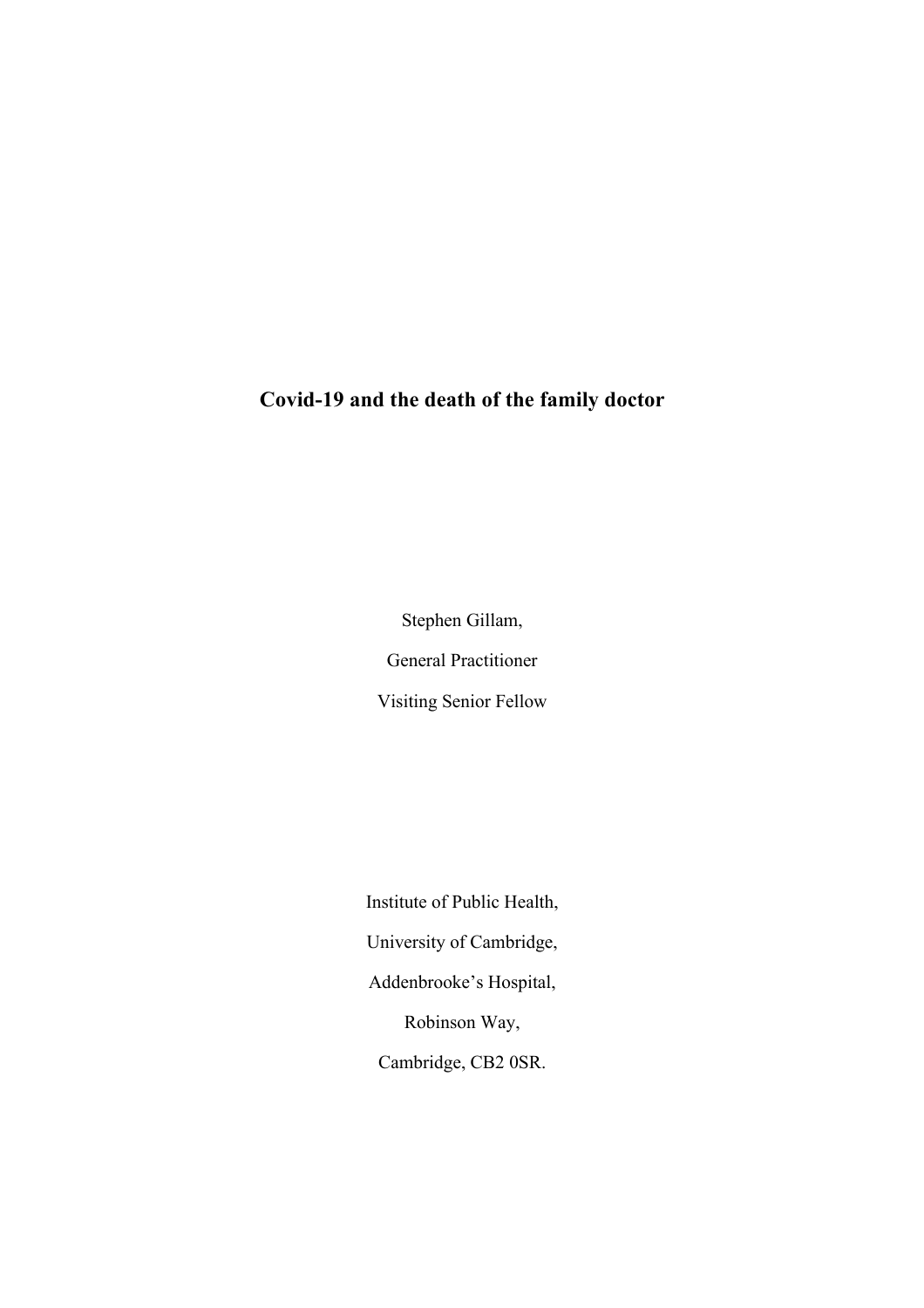You know the old trope: 'General practice would be great if it wasn't for the patients.' The last weeks have been among the strangest of my career. The car park and waiting room eerily empty, all day on the phone. 'This will change the way we practice for ever', my colleague breezily opined. 'We've always known we don't really need to see people for most of what we do.' Really? Among its many victims, will Covid-19 kill off another weakened creature: the 'family doctor'?

The term 'general practitioner' was first recorded in 1809 when surgeon-apothecaries were plying private trade from their own shops. The Apothecaries Act of 1815 initiated the first common licensing arrangements, and thereby the professionalisation of this branch of medicine.<sup>1</sup> GPs struggled initially – ever complaining about the expense of education, the difficulties of establishing a practice, poverty, competition from 'irregulars' - but the profession had become firmly established by around 1850. Generalists in the likeness of Tertius Lydgate came to dominate the practice of medicine. <sup>2</sup> Their rise led to a decline in demand for physicians other than as more genteel attendants of the aristocracy. Indeed, the provincial GP enjoyed a virtual monopoly of the local health economy.3

# **Emergence**

The notion of the 'family doctor' emerged over the second half of the nineteenth century. The Royal Colleges of Physicians and Surgeons were reactionary and continued to resist the establishment of a college for general practitioners. Novelists reflected attitudes of the time. The fictional stereotype of the early family doctor was often poor, shabby and old-fashioned, but always accessible. He enjoyed the confidence of his patients. A contemporary users' guide intoned: *'Let not your doctor be too useful…and avoid the man whose dress and demeanour indicate puppyism…Be not averse to him if he is slovenly in apparel'*. 4

In *Loved at Last,* the GP Mr Gregory *'bore with noble courage and patient bearing…broken rest… long rides…exercising a skill and knowledge acquired by years of study and acute observation'*. <sup>5</sup> He was expected to sit patiently at the bedside through long hours and was able to deal with any emergency at any time of day or night. One practitioner wrote in 1831 of having *'often to soothe and satisfy where no disease exists'* and to advise *'on phenomena little subject to medical treatment'.* 6

The role of the family doctor was increasingly valued for combining a broad clinical approach and a pastoral role but, at its core, was continuity of care. The new GPs' greatest asset was their intimate knowledge of *'the hereditary constitutions, habits and temperaments of their patients'*. <sup>7</sup> The ideal of family doctor was thus powerful in shaping public and professional perceptions of nineteenth century medical practice.8

The National Health Insurance Act of 1911 further reinforced these perceptions. It provided workers with free health care. Dependents were covered by friendly societies and sick clubs but women and children were as yet poorly served. In 1948, the National Health Service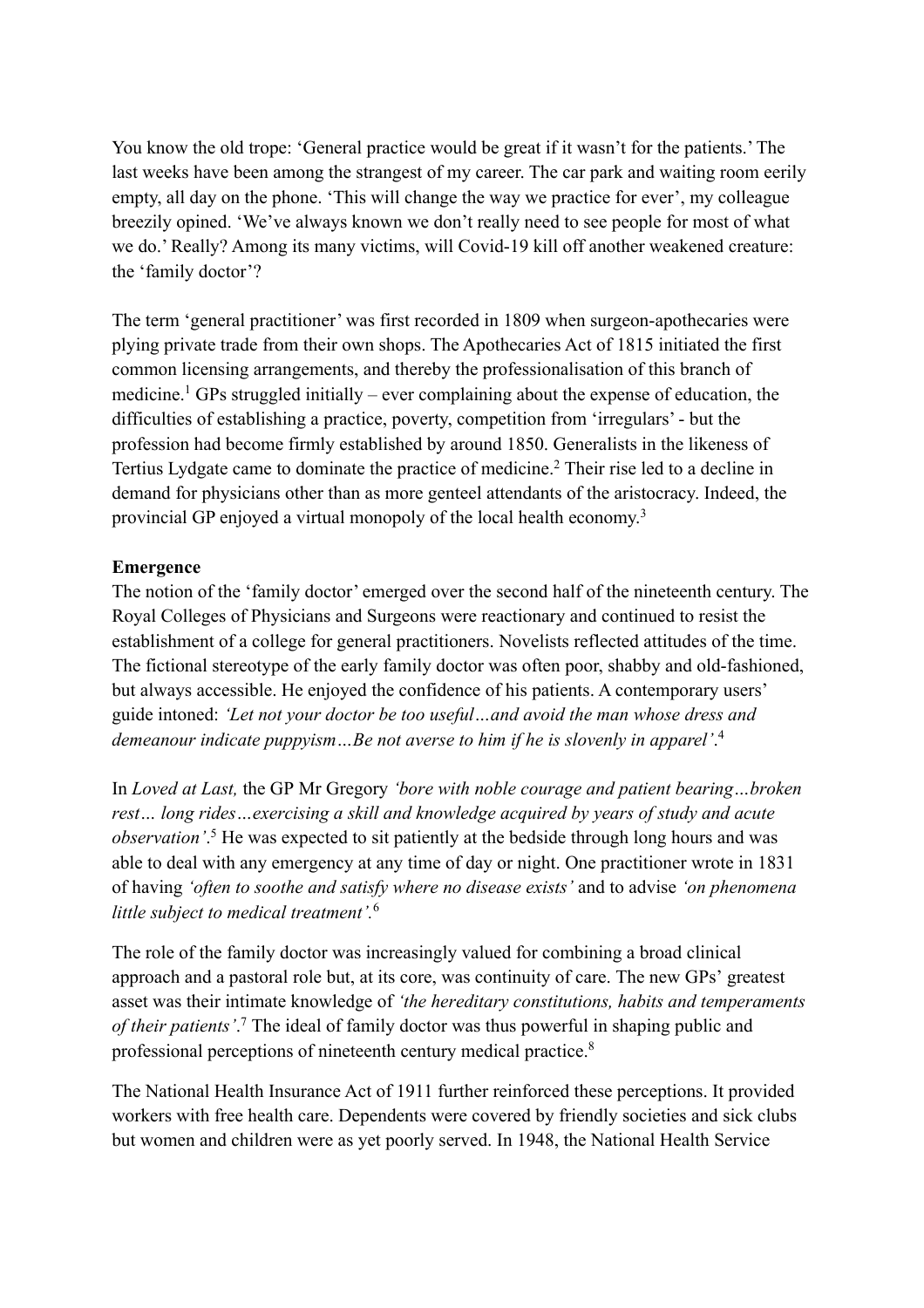extended health care to families. The terms family doctor and general practitioner continued to be conflated.

By the early 1960s, general practice was in crisis as the economic realities of the NHS failed to match professional aspirations. In 1961 a Central Health Services sub-committee was set up under Annis Gillie to advise on the 'future field of work of the family doctor'. <sup>9</sup> Its recommendations subsequently underpinned the Family Doctor Charter which was translated into a new contract in 1966.<sup>10</sup> This introduced major changes to remuneration that were to have lasting effects on practice organisation and structure.

# **Retreat**

Ironically, the decline of the family doctor could be seen as dating back to that same settlement. As practice teams and the range of services they provided thereafter expanded, the legitimacy of family practice began to be questioned.

The main problem with the concept lies in establishing what it means. Does it embrace nuclear families, more extended families or simply those living at the same address? Recent decades have seen a decline in marriage rates and of the two-parent family as a societal norm. The Royal College of General Practitioners included caring for families in its definition of the  $GP's job<sup>11</sup>$  - but who exactly is the patient?

Countries such as Australia and Holland with models of primary care similar to Britain's have general practitioners. The USA and Canada boast 'family physicians.' Yet even the most probing north American analyses have struggled to define the meaning of 'family medicine'.<sup>12</sup> Was it nothing more than a marketing exercise designed to appeal to the conservative intuitions of middle America where 'family values' are axiomatically good?13

At its simplest, the concept is based on a theoretical model that understands the patient's health in the context of their family relationships. In the UK, this accords closely with the psychoanalytic teaching of Michael Balint for whom such relationships were the most important cause of psychic conflict manifesting as illness.<sup>14</sup> One reason for the declining interest in family medicine in this country may be that Balint filled that ecological niche.<sup>13</sup>

Critics drew attention to the inherent conflicts of interest and confidentiality between different members of the family and household. Marinker regarded the concept as 'inimical' to personal care.15 Surveys suggested that enthusiasm for family care was inversely related to the number of partners in the practice and single-handed practice was in decline.<sup>16</sup>

Despite such ambiguities, there has always been emotional and epidemiological support for the sobriquet 'family doctor'. Three quarters of the population, after all, live with relatives who share the same doctor. They may confuse the concept with a 'personal doctor' but it has retained significance for many patients too.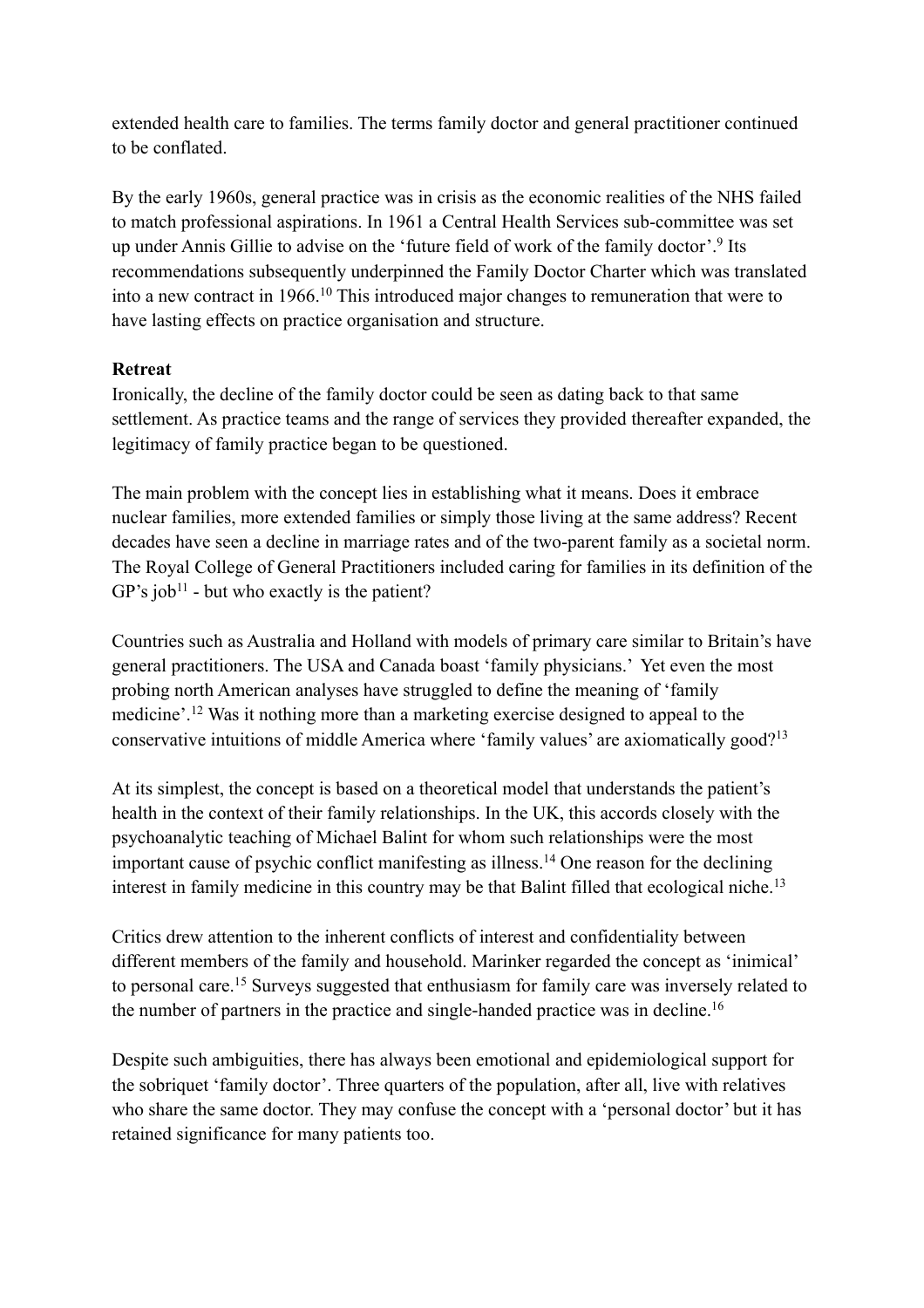Doctors are largely unmoved by theoretical models of the family as patient. Rather they remain attached to the idea of a family doctor for the connotations of intimacy and extended biography it suggests. It is hard to ignore the influence of family on presentation, diagnosis and management.

In his classical descriptive studies, Huygen meticulously documented the sickness behaviour of families over generations.<sup>17</sup> He demonstrated how life events are played out in fluctuating consultation rates and, in particular, that new generations learn how to be ill from their parents. Frequent consulters breed frequent consulters. Such insights can be invaluable in practice.

Nonetheless, other changes have continued to erode family practice. The 2004 GP contract ended 24 hour ('womb to tomb') responsibility for patient care and in so doing dealt another blow to personal continuity of care. The 1997 NHS (Primary Care) Act introduced salaried practice furthering its decline. Rates of home visiting, the source of so much intimate knowledge, fell steadily.

The general practitioner's gaze has continued to shift between competing domains of practice – the scientific and bio-medical, the psycho-social and hermeneutic, the anticipatory and preventive. A strange alliance of evidence-based medicine and market economics has redefined the quality of general practice in terms of purely quantifiable targets. The associated administrative demands of pay-for-performance, commissioning and regulation have crowded out the space for the style of practice upon which the popularity of the discipline was founded.

Today's management of chronic disease is incomparably more sophisticated. It is delivered by large teams of well-trained doctors, nurse practitioners, health care assistants and paramedics. Skilled nurses have taken over the provision of chronic disease management and GPs are becoming de-skilled. Continuity of personal care as once understood is the price paid. 'Personalized medicine' is being redefined by its very antithesis: the linkage of individuals' polygenic risk scores to their 'datomes', that mass of real time information collected by tech companies. 18

# **You don't know what you've got till it's gone**

The principal change to practice being driven by the Covid epidemic is a shift to video consultation. The limited evidence base suggests that the acceptability and effectiveness of video-consultations compares with that of traditional clinic-based care<sup>19</sup> but few studies have been carried out in general practice. How well does virtual health care serve the needs of those whose physical symptoms mask underlying anxiety and depression? To what extent does its safety depend on antecedent face-to-face encounters?

Covid-19 may yield unexpected benefits. The general public may emerge with greater understanding of health care's limitations. They may have a greater sense of responsibility for their own health. They may appreciate the value of exercise and community. They may not.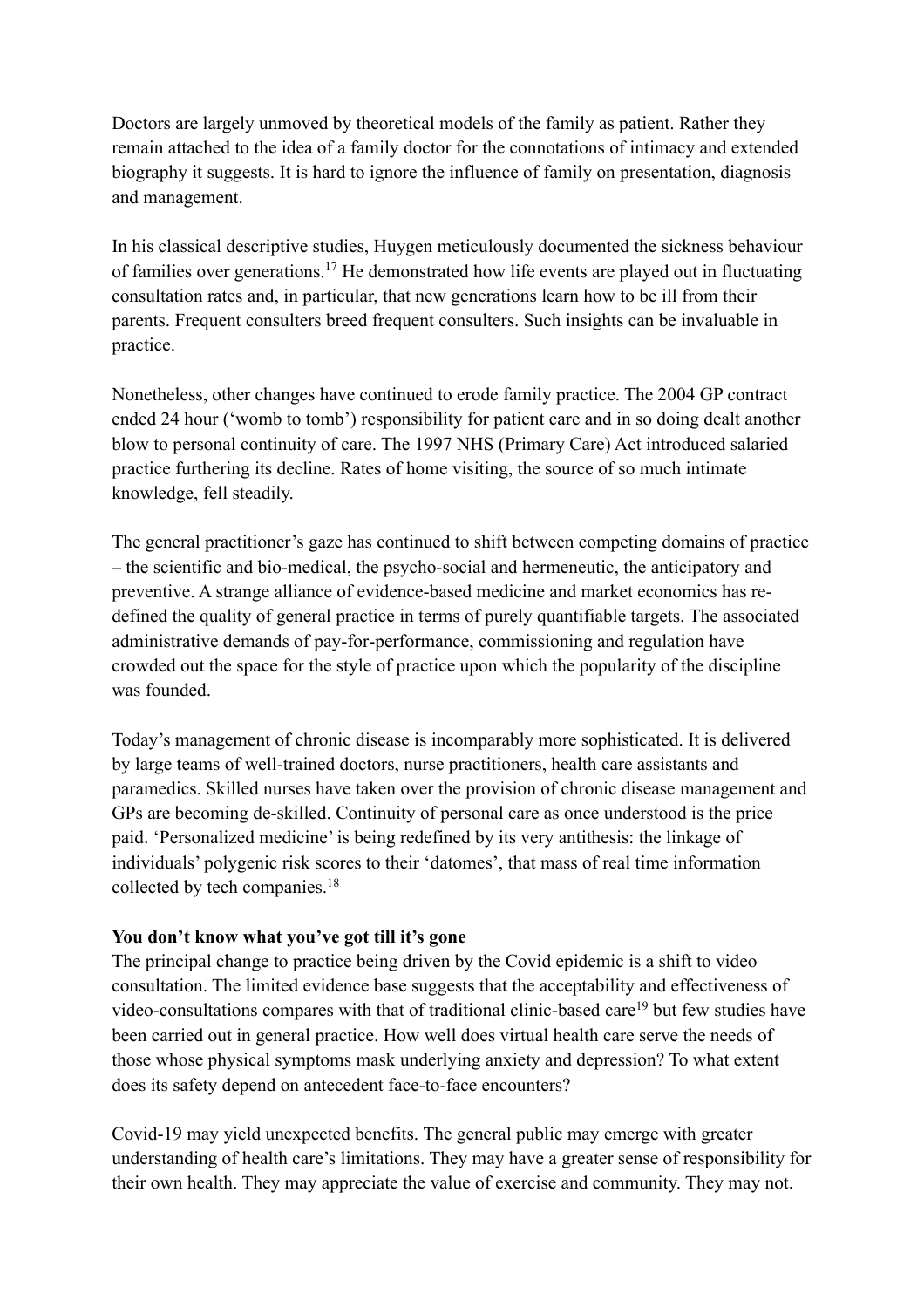In recent weeks the NHS has shown remarkable ingenuity in adapting to virtual health care. We have been reminded that all health systems form part of the fabric of civic life. They reinforce societal norms through the personal experiences of users. Direct experience is what will shape future support for general practice too.

It is easy to glamorize the mythical and pleas like this can seem sentimental. The concept of the family doctor has helped to create a false dichotomy: between medical science and technology on one hand and caring and compassion on the other. Yet those heralding the transformation of general practice should beware of what they wish for. The family doctor was in poor health but will be mourned, nevertheless.

*1494 words*